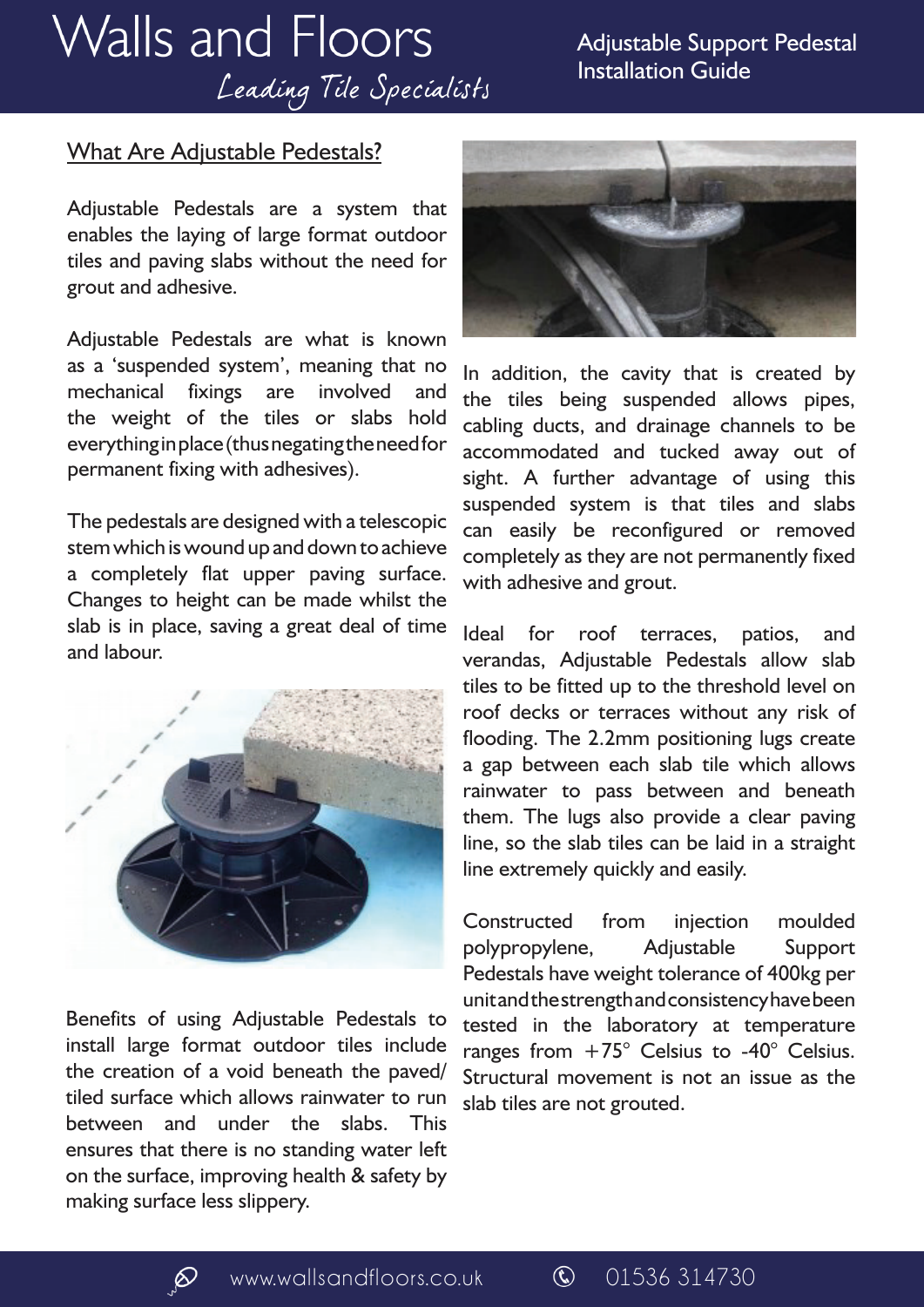### Assembling Adjustable Pedestals

The robust pedestals / supports are manufactured from injection moulded polypropylene and can tolerate loads of 400kg per unit. They are also have a very large tolerance to temperature change and will not crack in freezing temperatures. The baseplates are manufactured with diagonal arms spreading out across the face of them, ensuring that the weight is spread to the maximum possible area and does not concentrate on the core.

1. The large baseplate holds the stem and nut fixing in the central collar. Slot the headpiece into the square indent pressed into the stem (the height of the pedestal is shown on the inside of the indent) to create the pedestal unit.



2. Place the four complete pedestal units in position and lay the slab tile on top of the head piece. With the slab in situ, use your fingers to twist the nut fixing on the stem up and down to adjust the height. There is no need to constantly remove and replace the slab.



3. If height adjustment becomes very tight, installers can use a special tool to help twist the nut fixing on the stem.

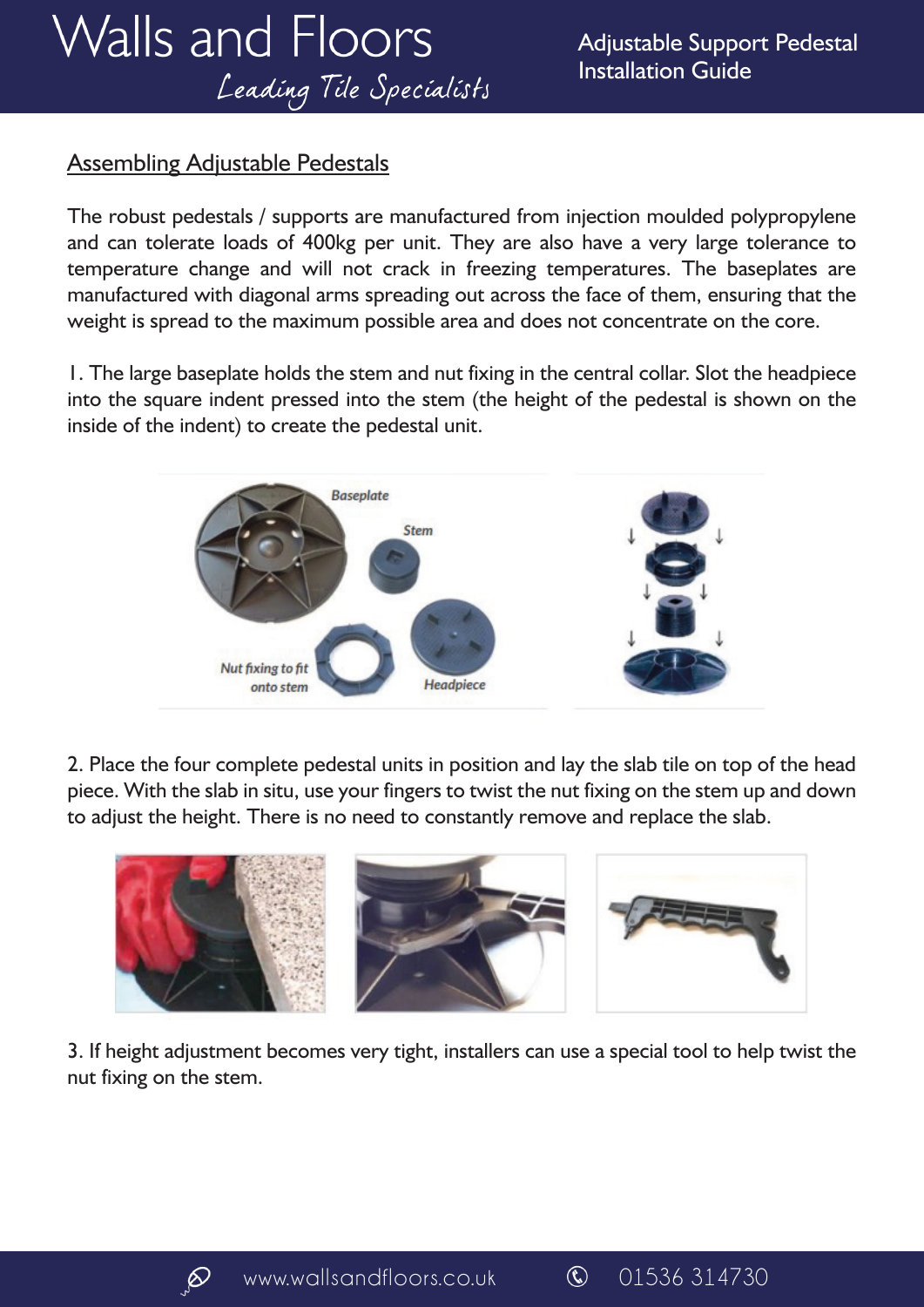## **Walls and Floors** Leading Tile Specialists

### Positioning On Large Format Slabs

1. Before beginning to set out the Adjustable Pedestals, dry lay your slab tiles so as to ensure that you have the correct number of tiles and to work out any cuts that may be required.

2. Starting from one edge of the area to be tiled, dry lay a line of slab tiles ensuring that the edge is straight.

3. The pedestal headpieces are designed with four positioning lugs set out in a cross formation. Position the corners of four separate slabs onto each headpiece and then ensure they are butted up to the lugs to give a straight, uniform paving line.

4. Once laid down, us a spirit level to ensure the consecutive slab tiles form a continuous even surface. The height can be adjusted by twisting the on the stem of the pedestal unit up and down until the desired height is reached.

5. Repeat this process until your surface area is completely covered and the 2.2mm gap forms a straight line between the rows of tiles on all sides.





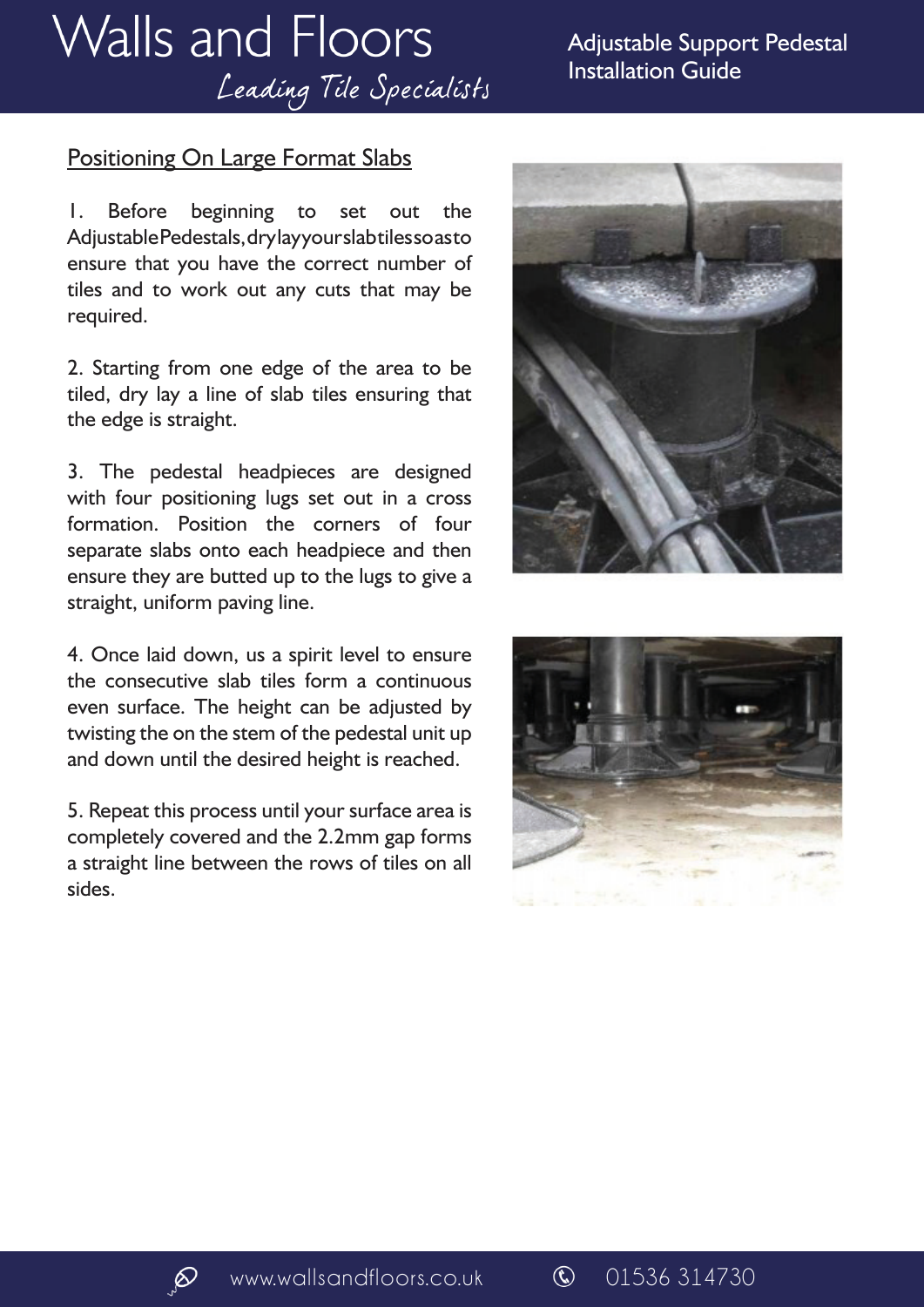### Paving To The Edge

Paving directly up to the wall and around corners is easy thanks to the 150mm diameter baseplate.



Base plates with a smaller diameter are available which means when the area is paved tight up against the wall or parapet the slabs are not left overhanging the headpiece. This means less risk of the slab at the edge moving, providing greater stability.

By either breaking off two of the positioning lugs or purchasing special two lugged headpieces, users can place two edges (rather than four) of the paving slab onto the headpiece and then butt the slabs right up to the wall or edge.



The two slabs up against the wall are sufficiently supported and the weight is still being drawn down through the centre of the baseplate and onto the deck in a consistent manner. This creates a neat finish and adequately supports the slabs.